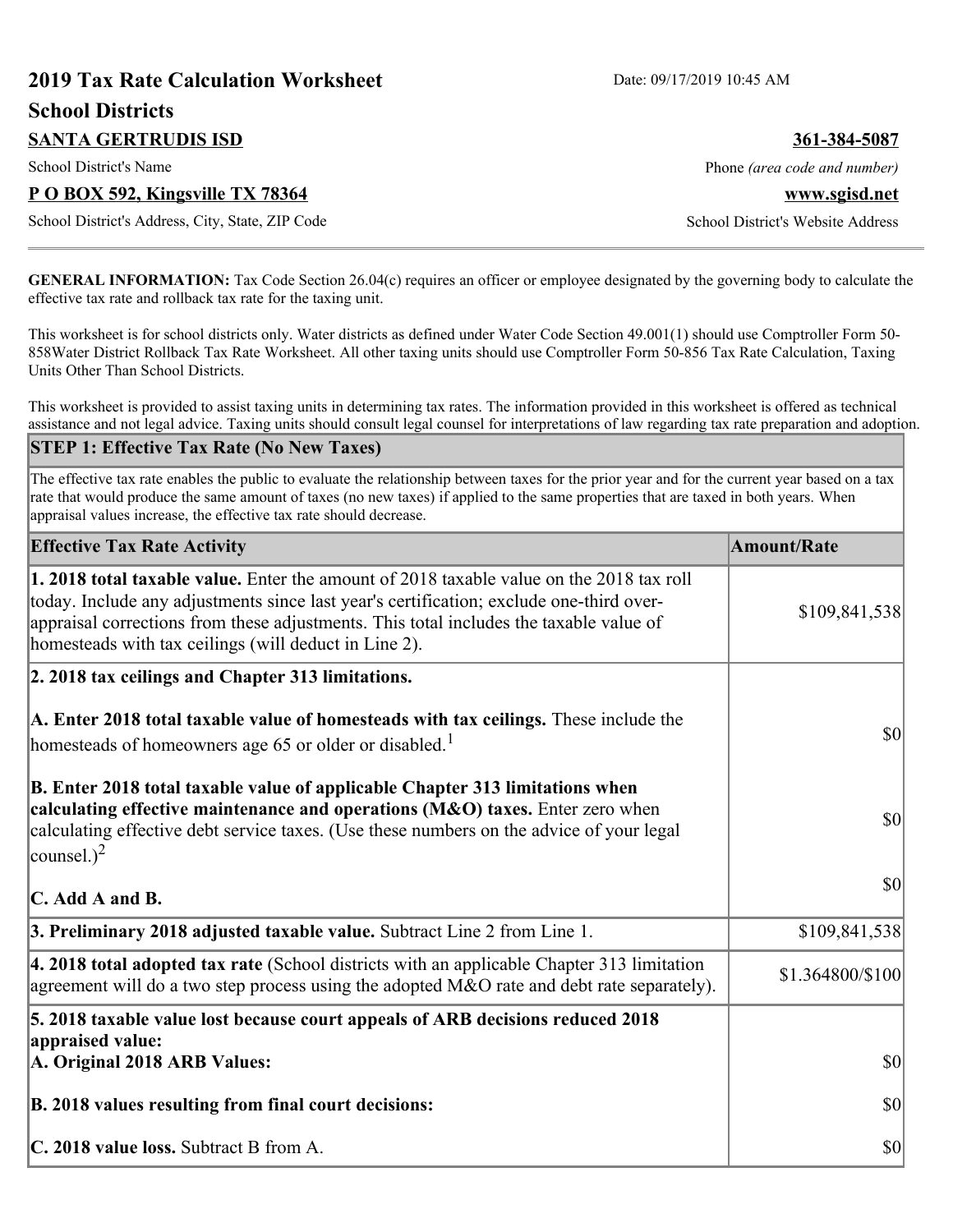| 6. 2018 taxable value, adjusted for court-ordered reductions. Add Line 3 and Line 5C.                                                                                                                                                                                                                                                                                                                                                                        | \$109,841,538 |
|--------------------------------------------------------------------------------------------------------------------------------------------------------------------------------------------------------------------------------------------------------------------------------------------------------------------------------------------------------------------------------------------------------------------------------------------------------------|---------------|
| 7. 2018 taxable value of property in territory the school deannexed after Jan. 1, 2018.<br>Enter the 2018 value of property in deannexed territory.                                                                                                                                                                                                                                                                                                          | \$0           |
| 8. 2018 taxable value lost because property first qualified for an exemption in 2019.<br>Note that lowering the amount or percentage of an existing exemption does not create a new<br>exemption or reduce taxable value. If the school district increased an original exemption, use<br>the difference between the original exempted amount and the increased exempted amount.<br>Do not include value lost due to freeport or goods-in-transit exemptions. |               |
| A. Absolute exemptions. Use 2018 market value:                                                                                                                                                                                                                                                                                                                                                                                                               | \$59,270      |
| <b>B. Partial exemptions.</b> 2019 exemption amount or 2019 percentage exemption times 2018<br>$\vert$ value:                                                                                                                                                                                                                                                                                                                                                | \$0           |
| C. Value loss. Add A and B.                                                                                                                                                                                                                                                                                                                                                                                                                                  | \$59,270      |
| 9. 2018 taxable value lost because property first qualified for agricultural appraisal (1-<br>d or 1-d-1), timber appraisal, recreational/scenic appraisal or public access airport<br>special appraisal in 2019. Use only properties that qualified in 2019 for the first time; do<br>not use properties that qualified in 2018.                                                                                                                            |               |
| A. 2018 market value:                                                                                                                                                                                                                                                                                                                                                                                                                                        | \$17,580      |
| B. 2019 productivity or special appraised value:                                                                                                                                                                                                                                                                                                                                                                                                             | \$1,230       |
| C. Value loss. Subtract B from A.                                                                                                                                                                                                                                                                                                                                                                                                                            | \$16,350      |
| 10. Total adjustments for lost value. Add Lines 7, 8C and 9C.                                                                                                                                                                                                                                                                                                                                                                                                | \$75,620      |
| 11. 2018 adjusted taxable value. Subtract Line 10 from Line 6.                                                                                                                                                                                                                                                                                                                                                                                               | \$109,765,918 |
| <b>12. Adjusted 2018 taxes.</b> Multiply Line 4 by Line 11 and divide by \$100.                                                                                                                                                                                                                                                                                                                                                                              | \$1,498,085   |
| 13. Taxes refunded for years preceding tax year 2018. Enter the amount of taxes refunded<br>by the district for tax years preceding tax year 2018. Types of refunds include court<br>decisions, corrections and payment errors. Do not include refunds for tax year 2018. This<br>line applies only to tax years preceding tax year 2018.                                                                                                                    | \$0           |
| 14. Adjusted 2018 taxes with refunds. Add Lines 12 and 13.                                                                                                                                                                                                                                                                                                                                                                                                   | \$1,498,085   |
| 15. Total 2019 taxable value on the 2019 certified appraisal roll today. This value<br>includes only certified values and includes the total taxable value of homesteads with tax<br>ceilings (will deduct in Line 17). These homesteads include homeowners age 65 or older or<br>disabled.                                                                                                                                                                  |               |
| A. Certified values only: <sup>3</sup>                                                                                                                                                                                                                                                                                                                                                                                                                       | \$135,782,685 |
| <b>B. Pollution control and energy storage exemption:</b> Deduct the value of property<br>exempted for the current tax year for the first time as pollution control or energy storage<br>system property:                                                                                                                                                                                                                                                    | $S-0$         |
| <b>C. Total value.</b> Subtract B from A.                                                                                                                                                                                                                                                                                                                                                                                                                    | \$135,782,685 |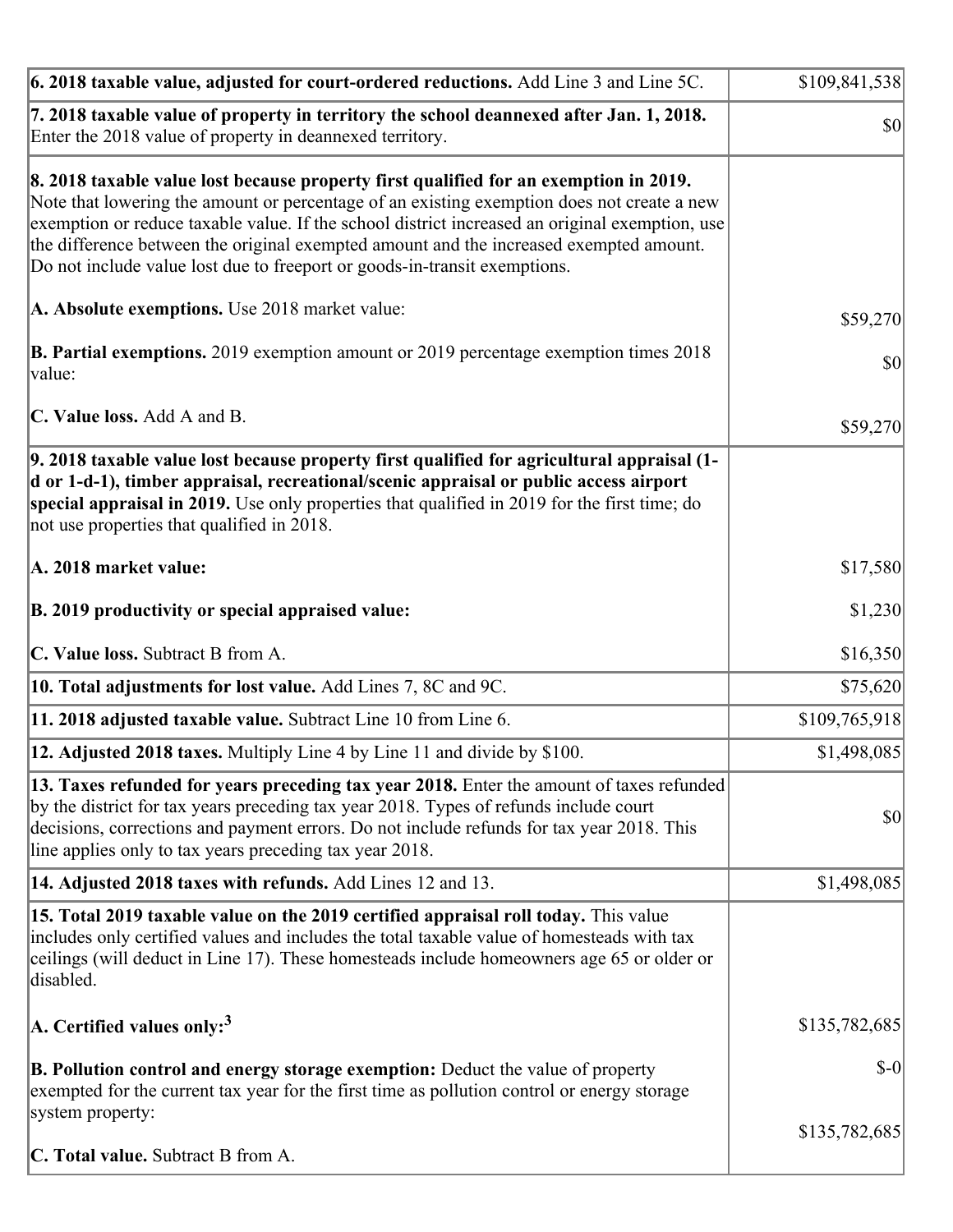| 16. Total value of properties under protest or not included on certified appraisal roll.                                                                                                                                                                                                                                                                                                                                                                                                                                                                                                                                                                                                                  |                  |
|-----------------------------------------------------------------------------------------------------------------------------------------------------------------------------------------------------------------------------------------------------------------------------------------------------------------------------------------------------------------------------------------------------------------------------------------------------------------------------------------------------------------------------------------------------------------------------------------------------------------------------------------------------------------------------------------------------------|------------------|
| A. 2019 taxable value of properties under protest. The chief appraiser certifies a list of<br>properties still under ARB protest. The list shows the appraisal district's value and the<br>taxpayer's claimed value, if any, or an estimate of the value if the taxpayer wins. For each of<br>the properties under protest, use the lowest of these values. Enter the total value.                                                                                                                                                                                                                                                                                                                        | \$3,550,710      |
| B. 2019 value of properties not under protest or included on certified appraisal roll.<br>The chief appraiser gives school districts a list of those taxable properties that the chief<br>appraiser knows about, but are not included in the appraisal roll certification. These<br>properties are not on the list of properties that are still under protest. On this list of<br>properties, the chief appraiser includes the market value, appraised value and exemptions for<br>the preceding year and a reasonable estimate of the market value, appraised value and<br>exemptions for the current year. Use the lower market, appraised or taxable value (as<br>appropriate). Enter the total value. | 30               |
| C. Total value under protest or not certified: Add A and B.                                                                                                                                                                                                                                                                                                                                                                                                                                                                                                                                                                                                                                               | \$3,550,710      |
| 17. 2019 tax ceilings and Chapter 313 limitations.<br>A. Enter 2019 total taxable value of homesteads with tax ceilings. These include the<br>homesteads of homeowners age 65 or older or disabled. <sup>4</sup>                                                                                                                                                                                                                                                                                                                                                                                                                                                                                          | $ 10\rangle$     |
| B. Enter 2019 total taxable value of applicable Chapter 313 limitations when<br>calculating effective M&O taxes. Enter zero when calculating effective debt service taxes.<br>(Use these numbers on the advice of your legal counsel.) <sup>5</sup>                                                                                                                                                                                                                                                                                                                                                                                                                                                       | \$0              |
| C. Add A and B.                                                                                                                                                                                                                                                                                                                                                                                                                                                                                                                                                                                                                                                                                           | 30               |
| 18. 2019 total taxable value. Add Lines 15C and 16C. Subtract Line 17C.                                                                                                                                                                                                                                                                                                                                                                                                                                                                                                                                                                                                                                   | \$139,333,395    |
| 19. Total 2019 taxable value of properties in territory annexed after Jan. 1, 2018.<br>Include both real and personal property. Enter the 2019 value of property in territory<br>annexed by the school district.                                                                                                                                                                                                                                                                                                                                                                                                                                                                                          | \$0              |
| 20. Total 2019 taxable value of new improvements and new personal property located<br>in new improvements. New means the item was not on the appraisal roll in 2018. New<br>additions to existing improvements may be included if the appraised value can be<br>determined. New personal property in a new improvement must have been brought into the<br>school district after Jan. 1, 2018, and be located in a new improvement.                                                                                                                                                                                                                                                                        | \$225,790        |
| 21. Total adjustments to the 2019 taxable value. Add Lines 19 and 20.                                                                                                                                                                                                                                                                                                                                                                                                                                                                                                                                                                                                                                     | \$225,790        |
| 22. 2019 adjusted taxable value. Subtract Line 21 from Line 18.                                                                                                                                                                                                                                                                                                                                                                                                                                                                                                                                                                                                                                           | \$139,107,605    |
| 23. 2019 effective tax rate. Divide Line 14 by Line 22 and multiply by \$100.                                                                                                                                                                                                                                                                                                                                                                                                                                                                                                                                                                                                                             | \$1.076925/\$100 |
| 24. 2019 effective tax rate for ISDs with Chapter 313 Limitations. Add together the<br>effective tax rates for M&O and debt service for those school districts that participate in an<br>applicable Chapter 313 limitations agreement.                                                                                                                                                                                                                                                                                                                                                                                                                                                                    | \$0.000000/\$100 |

<sup>&</sup>lt;sup>1</sup>Tex. Tax Code Section 26.012(14)

 $2$ Tex. Tax Code Section 26.012(6)

<sup>&</sup>lt;sup>3</sup>Tex. Tax Code Section 26.012(6)

 ${}^{4}$ Tex. Tax Code Section 26.012(6)(A)(i)

 $5$ Tex. Tax Code Section 26.012(6)(A)(ii)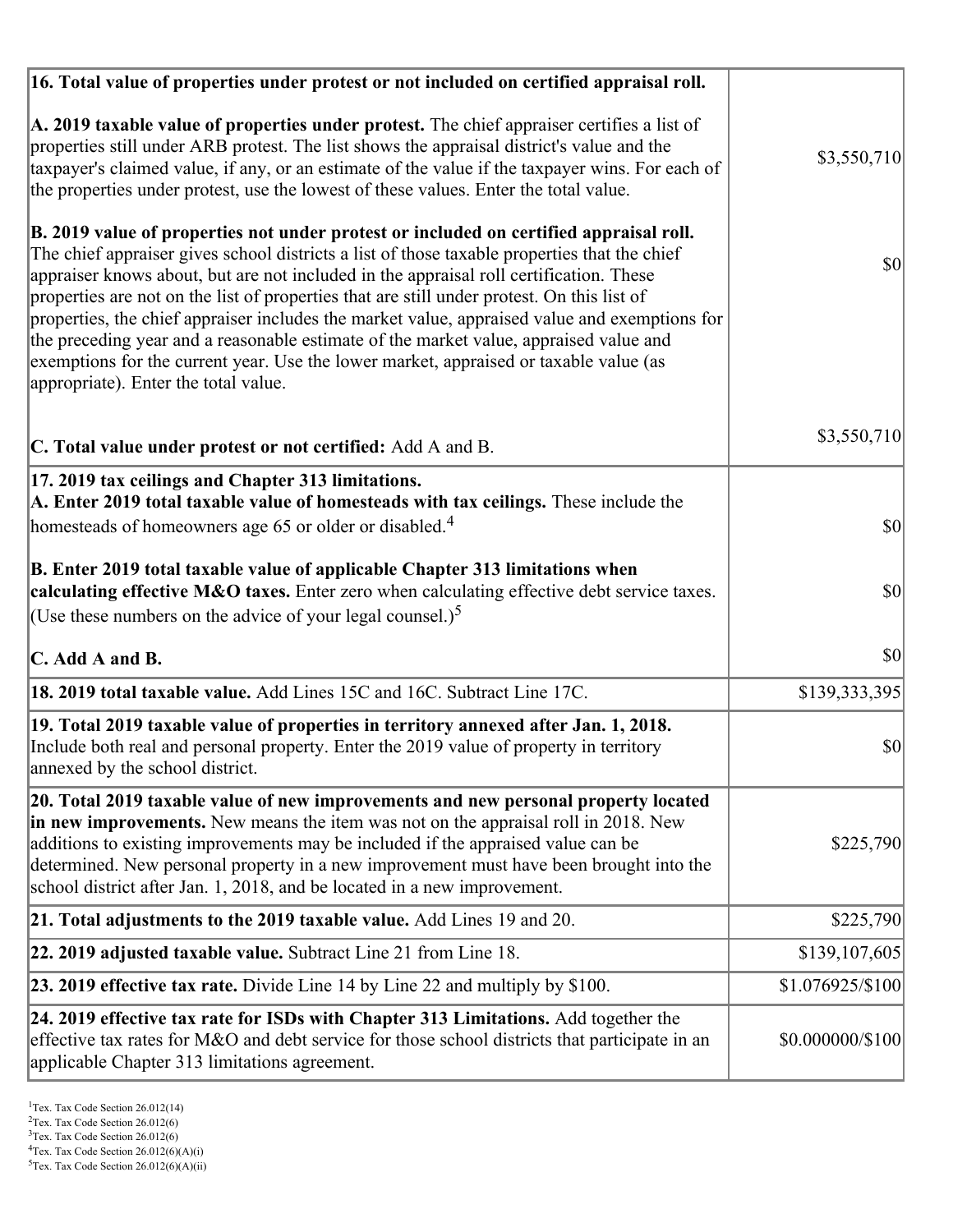## **STEP 2: Voter-Approval Tax Rate**

Most school districts calculate a voter-approval tax rate that is split into two separate rates:

- 1. **Maintenance and Operations (M&O):** The M&O rate is the portion of the tax rate that raises taxes for any lawful purpose other than debt service for which a taxing unit may spend property tax revenue. This rate accounts for such things as salaries, utilities and day-to-day operations.
- 2. **Debt:** The debt tax rate includes the debt service necessary to pay the school district's debt payments in the coming year. This rate accounts for principal and interest on bonds and other debt secured by property tax revenue.

In most cases the voter-approval tax rate exceeds the effective tax rate, but occasionally decreases in a school district's debt service will cause the effective tax rate to be higher than the rollback tax rate.

| <b>Voter-Approval Tax Rate Activity</b>                                                                                                                                                                                                                                                                                                                                  | <b>Amount/Rate</b> |
|--------------------------------------------------------------------------------------------------------------------------------------------------------------------------------------------------------------------------------------------------------------------------------------------------------------------------------------------------------------------------|--------------------|
| 25. 2019 voter-approval M&O rate. The sum of the following as calculated in Tax Code<br>Section 26.08(n)(1)(A),(B) and (C). Go to Region 13 Education Service Center's Worksheet<br>for State Aid Template for 2019-2020 to determine state compression percentage and the<br>district enrichment tax rate (DTR).                                                        |                    |
| A. The rate per \$100 of taxable value that is equal to the 2019 state compression<br>percentage plus \$1.00                                                                                                                                                                                                                                                             | \$0.9300           |
| <b>B.</b> The greater of:<br>(i) 2018 M&O - $$1.00 + DTR$ reduction)<br><b>OR</b>                                                                                                                                                                                                                                                                                        | \$0.040000         |
| (ii) \$0.04 per \$100 of taxable value                                                                                                                                                                                                                                                                                                                                   | \$0.970000         |
| $\mathbf C$ . Add A and B.                                                                                                                                                                                                                                                                                                                                               |                    |
| 26. Total 2019 debt to be paid with property tax revenue.<br>Debt means the interest and principal that will be paid on debts that:<br>$(1)$ Are paid by property taxes,<br>$(2)$ Are secured by property taxes,<br>$(3)$ Are scheduled for payment over a period longer than one year, and<br>$(4)$ Are not classified in the school district's budget as M&O expenses. |                    |
| A. Debt includes contractual payments to other school districts that have incurred debt on<br>behalf of this school district, if those debts meet the four conditions above. Include only<br>amounts that will be paid from property tax revenue. Do not include appraisal district budget<br>payments. Enter debt amount:                                               | \$684,412          |
| B. Subtract unencumbered fund amount used to reduce total debt.                                                                                                                                                                                                                                                                                                          | $ 10\rangle$       |
| C. Subtract state aid received for paying principal and interest on debt for facilities through<br>the existing debt allotment program and/or instructional facilities allotment program.                                                                                                                                                                                | \$240,000          |
| D. Adjust debt: Subtract B and C from A.                                                                                                                                                                                                                                                                                                                                 | \$444,412          |
| 27. Certified 2018 excess debt collections. Enter the amount certified by the collector.                                                                                                                                                                                                                                                                                 | \$21,577           |
| <b>28. Adjusted 2019 debt.</b> Subtract line 27 from line 26D.                                                                                                                                                                                                                                                                                                           | \$422,835          |
| 29. Certified 2019 anticipated collection rate. Enter the rate certified by the collector. If<br>the rate is 100 percent or greater, enter 100 percent.                                                                                                                                                                                                                  | 94.00%             |
| 30. 2019 debt adjusted for collections. Divide line 28 by line 29.                                                                                                                                                                                                                                                                                                       | \$449,824          |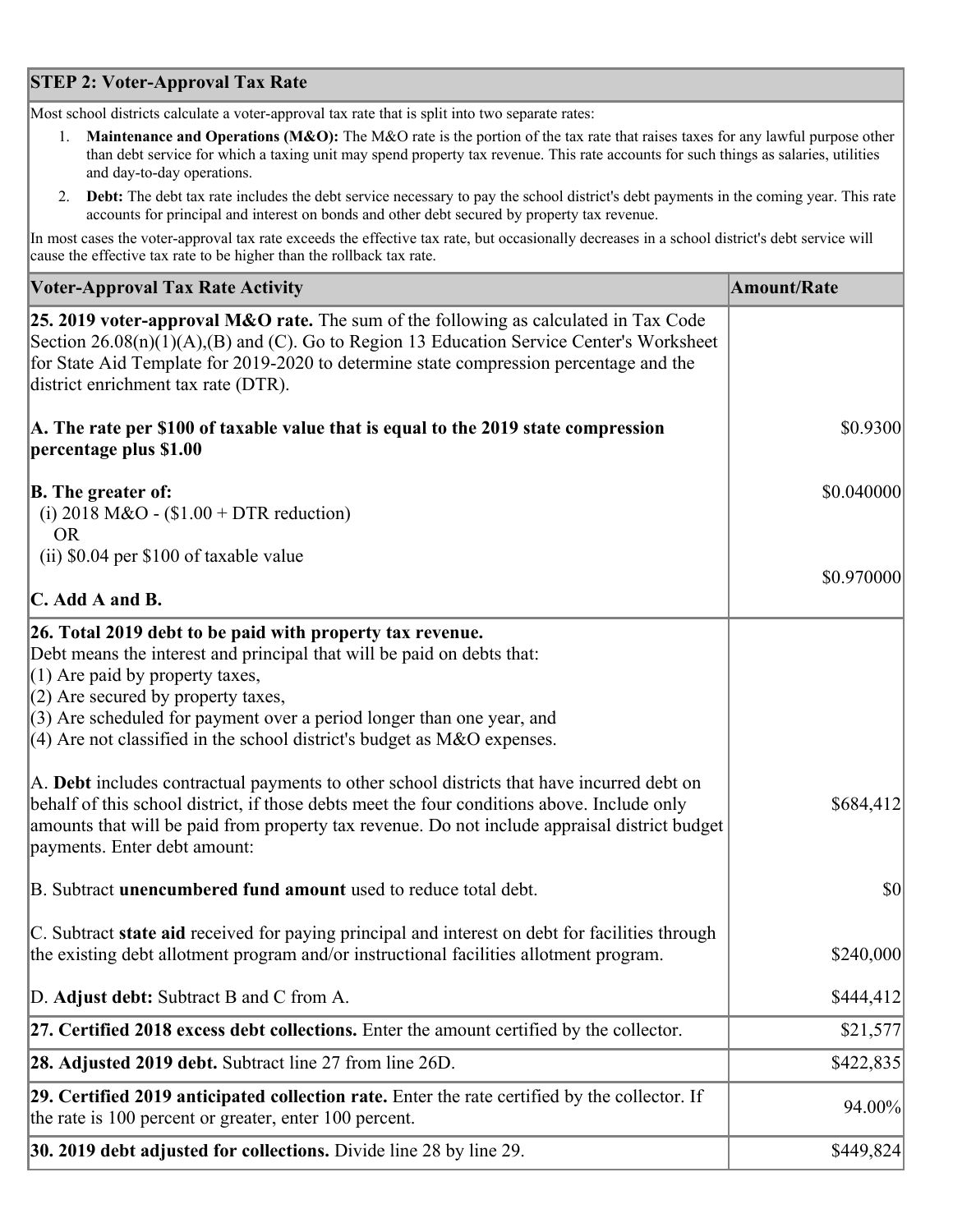| <b>31. 2019 total taxable value.</b> Enter amount on line 18.                   | \$139,333,395     |
|---------------------------------------------------------------------------------|-------------------|
| <b>32. 2019 debt tax rate.</b> Divide line 30 by line 31 and multiply by \$100. | \$0.322840/\$100  |
| 33. 2019 voter-approval tax rate. Adds lines 25c and 32.                        | $$1.292840/\$100$ |